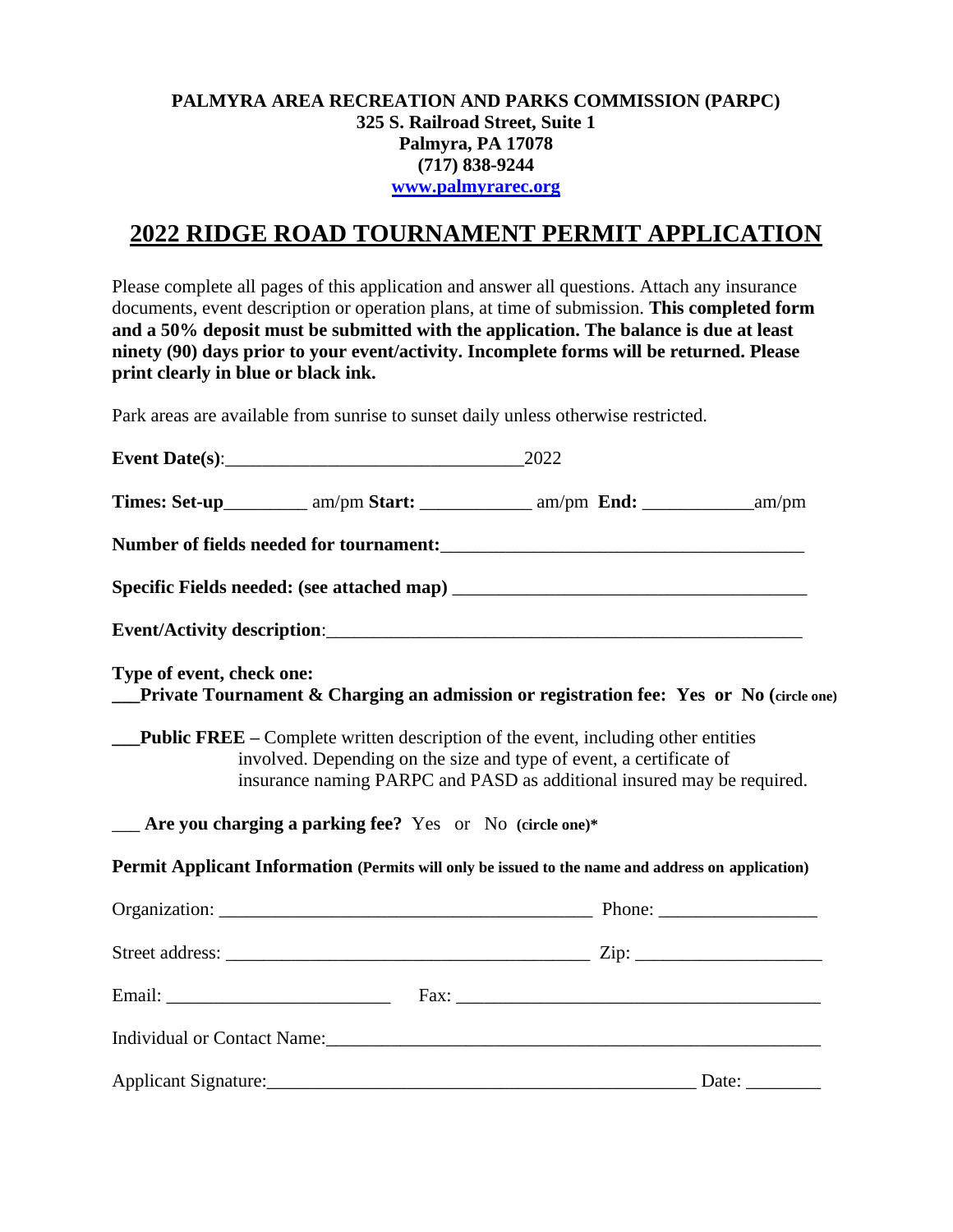By acceptance of this Tournament Permit, the permittee shall be bound by all Park rules, regulations, and applicable ordinances/laws as set forth in the Tournament Permit Application.

**Resident Tournament Fees: \$ 3,600 per weekend + Processing Fee \$10.00 = Total Fee: \$ 3,610**

**Non-Resident Tournament Fees: \$6,000 per weekend + Processing Fee \$10 = Total NR Fee: \$6,010**

**If you are charging a fee for parking, there is an additional fee of \$1,000 per tournament. Please add it to the total.** 

**Total fee owed: \_\_\_\_\_\_\_\_\_\_\_\_\_\_\_\_\_\_ Total payment enclosed: \_\_\_\_\_\_\_\_\_\_\_\_\_\_\_\_\_\_\_\_\_\_\_\_**

**Permit Application Approved by**:\_\_\_\_\_\_\_\_\_\_\_\_\_\_\_\_\_\_\_\_\_\_\_\_\_\_\_\_\_\_ Date\_\_\_\_\_\_\_\_\_\_\_\_\_

# **TOURNAMENT PERMIT APPLICATION REGULATIONS**

The Palmyra Area Recreation and Parks Commission (PARPC) reserves the right to reject a Tournament Application if it believes the event or activity will unreasonably interfere with other existing or planned activities, including normal conduct of PARPC parks or recreational facilities.

By submitting this Tournament Permit Application, the applicant is certifying that no expense will be borne by PARPC or the Palmyra Area School District (PASD) in connection with the event or activity described in this Application for which PARPC or PASD will not be fully reimbursed. Further, the applicant certifies that PARPC nor the PASD will be liable or responsible for any cost, effect, error, omission, or loss of any kind associated with the event or activity listed herein, and PARPC and the PASD is fully indemnified and held harmless from any claims or judgments arising from such use.

The PARPC reserves the right to: set special conditions regarding any planned use, require payment in advance or deny any Tournament Application for failure to meet any of the stated conditions or because of past adverse experience involving either the type of planned use or the applicant. **Resident fees are specifically for residents or business owners located within PARPC's jurisdiction which includes the Borough of Palmyra, North Londonderry, and South Londonderry Townships. All others will be assessed non-resident fees.**

# **TOURNAMENT PERMIT HOLDER RESPONSIBILITIES**

Permittee is completely responsible for clean-up after their event. If PARPC has to clean-up, the Permittee will be billed for all personnel and equipment costs, or \$300, whichever is greater. If it is determined by the PARPC or the PASD that Police personnel must be present to ensure the safe operation of your event, the Permittee must pay for all personnel and equipment costs. PARPC reserves the right to require such payment in advance.

**In order to process your tournament permit, Permittee is required to pay 50% of the total fee owed upfront with the balance due 90 days prior to event date. Payments can be made in cash, checks or money orders. We do not accept credit cards, at this time. Permittee is responsible for any damages to Ridge Road Park over and above normal wear and tear that occurs as a result of Permittee's usage.**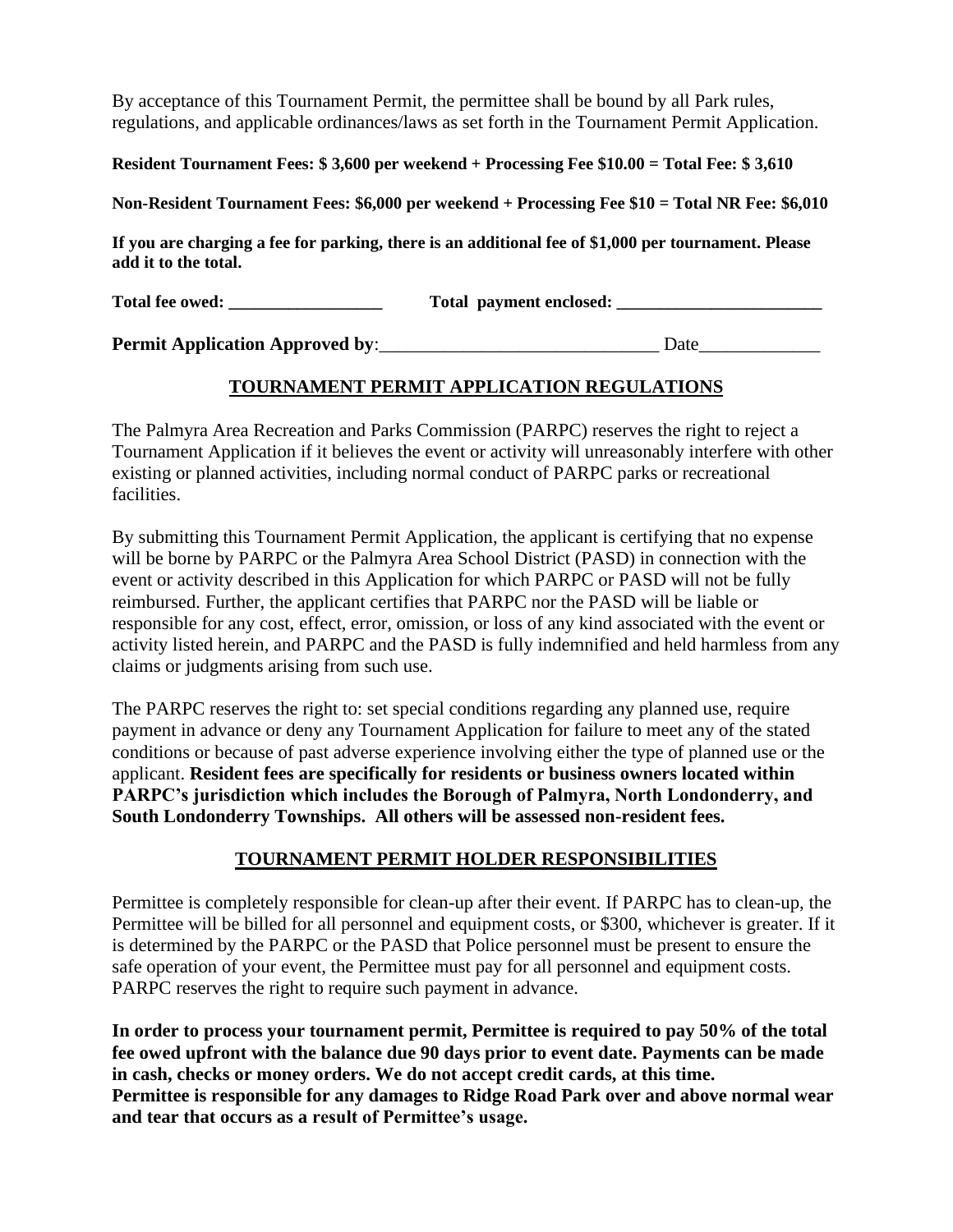### **INSURANCE REQUIREMENTS**

- **1.** All applicants must provide event Liability coverage of \$1,000,000 per occurrence and \$1,000,000 aggregate **or** Standard Liability coverage of \$1,000,000 per occurrence and \$2,000,000 aggregate.
- **2.** All applicants must provide Auto Liability of \$1,000,000 Combined Single Limit for Corporations and \$300,000 Combined Single Limit for individuals.
- **3.** The Palmyra Area School District and Palmyra Area Recreation and Parks Commission must be listed on the Insurance Policies as Additional Insured and the policies need to be submitted 30 days prior to the tournament or the event will be cancelled.

# **REFUND POLICY**

If you cancel your permit at least 120 days prior to the date of your event, you will receive a full refund minus the processing fee. If you cancel your permit less than 90 days before your event, you will receive 50% refund minus the processing fee. If you cancel your permit 60 days or less before your event, you will receive no refund. If PARPC cancels your event, we will either provide you a full refund or an alternate date for your event. Any and all rain date fees are nonrefundable.

# **RAIN DATE POLICY**

A separate permit must be filed to schedule a rain date. All appropriate fees apply and must be paid and submitted with your initial application. PARPC reserves the right to cancel an event, due to weather, and a replacement date will be provided at no additional cost to the Permittee.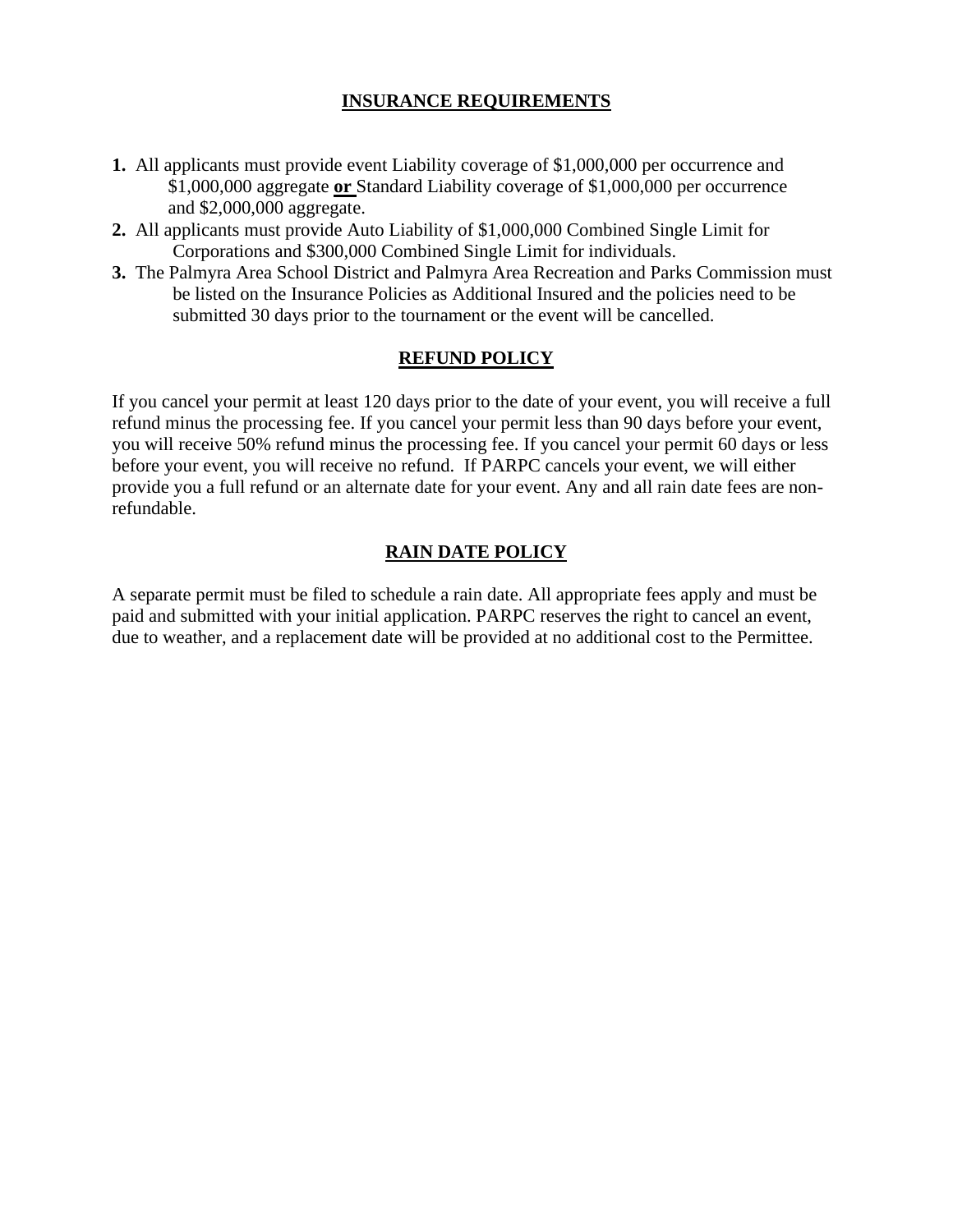# **RIDGE ROAD PROPERTY PARK RULES AND REGULATIONS**

### **Regulations for Conduct of Persons using Ridge Road property.**

# **PARK HOURS: SUNRISE TO SUNSET DAILY, YEAR-ROUND.**

**The following activities shall be prohibited by all persons using facilities operated by PARPC. If you have questions, please call PARPC at 838-9244.**

- **1. Disorderly conduct and the use of profane language.**
- **2. The consumption or possession of illegal drugs and/or alcoholic beverages.**
- **3. Cooking or open pit fires of any type except in permitted facilities or areas specifically designated for that purpose.**
- **4. Littering. Disposal of trash or recyclables is restricted to the containers provided.**
- **5. Removal or tampering of any vegetation or any park property.**
- **6. Hunting, trapping, feeding, possession, removal, or disruption of wildlife or their young is prohibited unless otherwise posted.**
- **7. Soliciting or distributing handbills; provided, however, that activities protected by the First Amendment of the U.S. Constitution and the Pennsylvania Constitution shall not be prohibited by this provision and provided that any person so protected seeking to distribute handbills shall remove all litter which may result from persons refusing or discarding such handbills.**
- **8. Abuse or misuse of athletic fields and surfaces.**
- **9. Mini-bikes, 4-wheel drive all-terrain vehicles are limited to roads only.**
- **10. Using athletic fields for golfing purposes.**
- **11. Use of glass containers.**
- **12. Skateboarding or roller activity except in permitted facilities or areas specifically designated for that purpose.**
- **13. Discharge of any firearms as that term is defined by 6120 (b) of the Pennsylvania Uniform Firearms Act except for the justifiable use of force as authorized by Chapter 5 of the Pennsylvania Crimes Code.**
- **14. Use or possession of any bow and arrow, sling shot, air rifle or any device (other than firearms as defined above) capable of throwing any projectile of any sort, including the hand throwing of rocks and stones intended to be used as weapons.**

#### **Regulations for Motor Vehicles**

- **1. The operation of licensed motor vehicles is restricted to paved roads and parking areas only.**
- **2. Operation of any other motor vehicles, such as mini-bikes, and/or off-road vehicles is prohibited.**
- **3. Vehicles shall park in only designated parking spaces.**
- **4. Washing, waxing or any type of mechanical repairs to vehicles while in any PARPC Park is not permitted.**
- **5. Emergency vehicles are exempt from this section.**